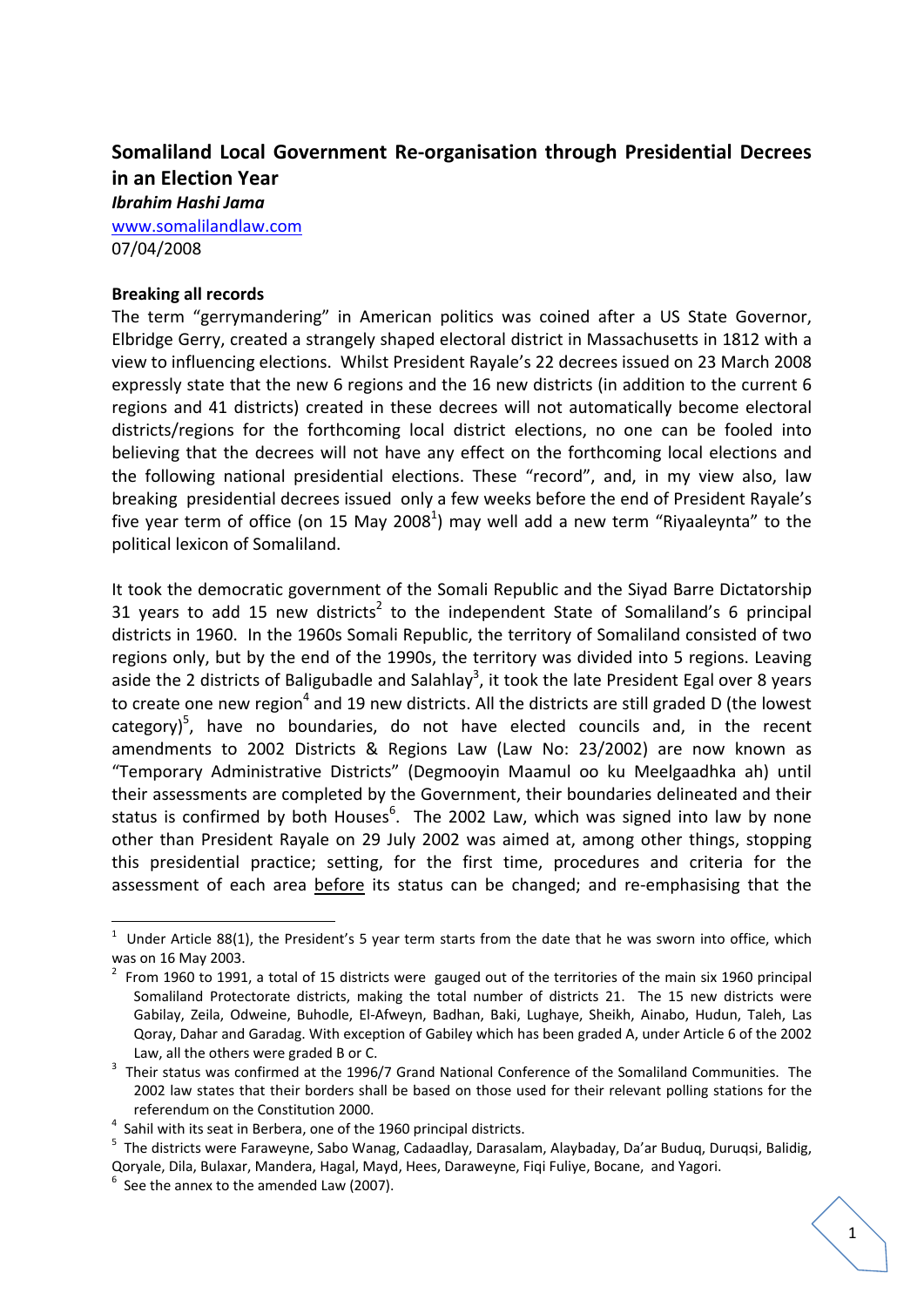decisions must be made, under Article 109(3) of the Constitution, by both Houses of Parliament. Despite all this, it took President Rayale one single day to create 6 new regions and 16 districts<sup>7</sup>! And before we hear the usual refrain that President Rayale is being criticised here for something the last President did also, it should be noted that the late President's actions preceded the 2002 Law and, secondly, he was, in any case, also criticised legitimately for creating districts by Presidential Decrees and without parliamentary approval.

#### **Breaking the law**

With the announced changes covering vast swathes of Somaliland territory, it was no surprise that the Somaliland papers (and the internet) were awash with messages from self appointed representatives of the various Somaliland communities welcoming the benefits that these changes might bring to their areas of settlement. It is no wonder, therefore, that the opposition parties were wrong‐footed by these decrees, and are very wary about the political costs of outright opposition to these presidential decrees. In the mean time, Government Ministers<sup>8</sup> are making the most out of the announcements by travelling to some of these new districts and regions to "celebrate" the good tidings with the locals. There have been some independent commentaries which highlighted the serious political and social shortcomings of these presidential pronouncements, first and foremost of which is the creation for the first time, in Somaliland, of regions that may be predominantly settled by one clan/sub‐clan, which was the case previously only at district level. But, so far no one has questioned the legal validity of these decrees.

It is my considered view that these presidential decrees are, in so far as clearly purport to "appoint" or create new districts and regions, contrary to both the Constitution and the 2002 District & Regions Law (as amended in 2007). Sadly this is not the first time that this Government has been accused of executive (presidential or ministerial) decrees or actions that contravene the Constitution and the law, but with a subdued House of Representatives, a suborned House of Elders<sup>9</sup> and a subservient judiciary, no one is currently in a position to challenge the validity of these decrees.

<sup>7</sup> The decrees say the new regions are Salal (taken out of Awdal), Gabiley (out of Maroodijeex), Odweyne and Buhoodle (out of Togdher), Sarar (out of Sool) and Badahan (out of Sanag). The new districts are Wajale, Widh‐ Widh, Qorulugud, Go'da Weyn, Harasheikh, Rayad Khatumo, Garba Dadar, Boon, Hareerad, Las Eedle, Waridad, Elaal, Warimran and Magalo Ad. <sup>8</sup>

Minister Buuni and a Deputy Minister, for example, visited Boon and took part in that village's conferral of "district status". The Vice‐President, at his visit of Ainabo last week was also reported as having congratulated the inhabitants in their award of a regional status.

 $9$  The Elders will, in all probability, shortly be returning the favour the President accorded them in 2006 when he gave them the green light to extend their own term of office for a further 4 years, with a unilateral proposal to extend his term of office after 15 May 2008. Unless the security situation in Somaliland suddenly changes drastically in the next few weeks, any such act will be unconstitutional as it will not meet the test for exceptional term extension under Article 83(5) of the Constitution which is that there are security considerations affecting the country, which are of such a nature that the election cannot be held before 15 May 2008. It is already widely known and has been so declared last year by the NEC and the political parties that because of the electoral registration exercise, the election cannot be held on time. This is not a reason that falls within Article 83(5). There is no other law which permits such an extension and so far no such bill or constitutional amendment has been proposed.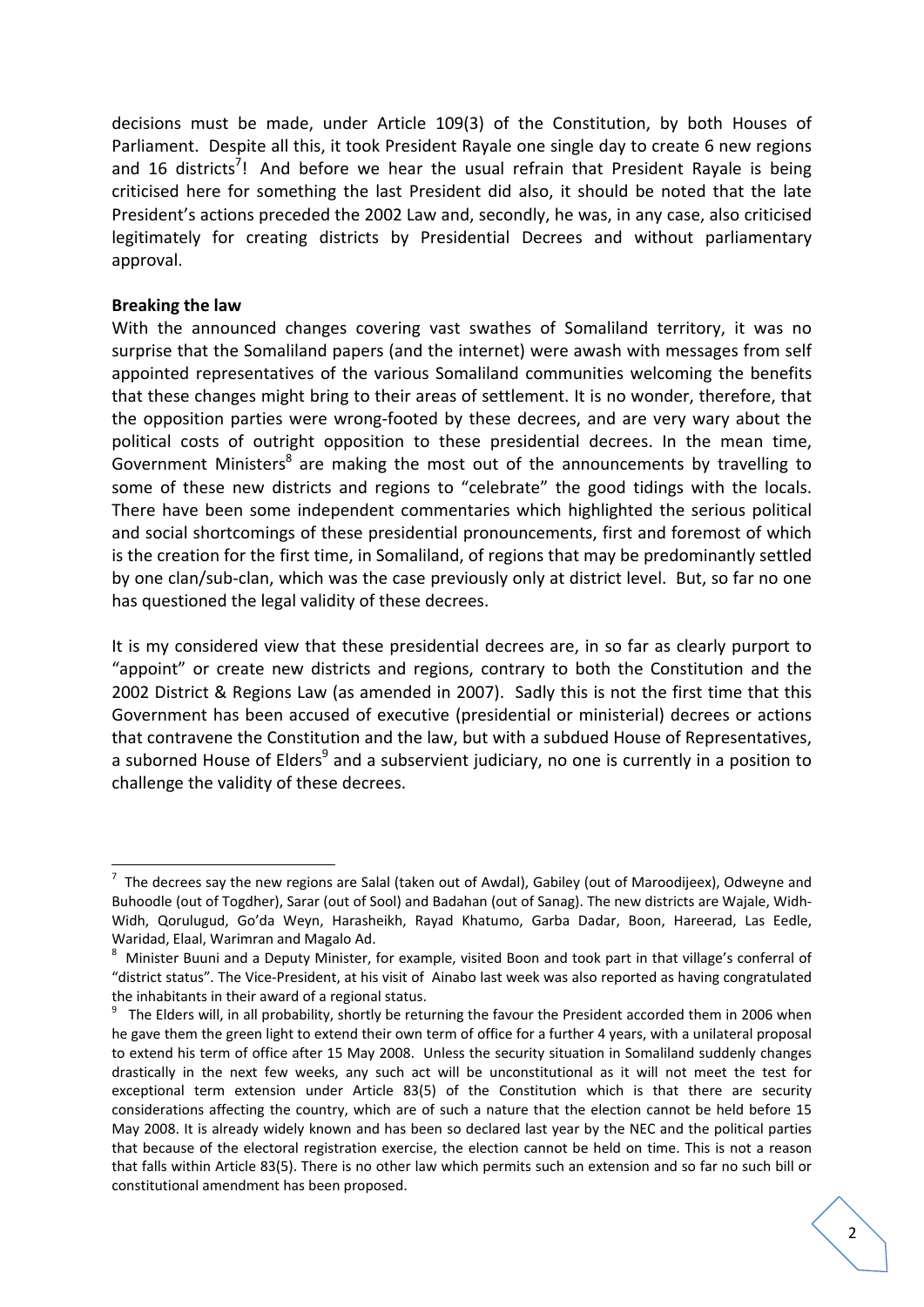Before I examine the legal status of these decrees, it is apposite to note the legal obligations regarding the current 41 districts and especially the 19 Grade D District, or as the amended 2002 Law calls them "temporary administrative districts", all nominated before the 2002 Law. The yet unfulfilled duties that the 2002 Law lays on the Government are:

- 1. Article 8 of the Law states that the Government must revise within 12 months of the promulgation of the Law the grading of all the current Grade B & C districts (with A districts being the 6 capitals of the current 6 regions & Gabiley). No such revision has taken place yet.
- 2. Article 9 of the Law states that the Government must delimit the boundaries of all the existing regions and districts and then seek the approval of the two Houses for the proposed delimitation. No such delimitation has so far taken place and submitted to the House for approval, which still means that other than the current six regions which are based on the six principal districts of Somaliland, even the boundaries of the 23 Districts graded A, B, & C which were confirmed in Article 6 of the 2002 Law and are also electoral districts (see below) are still not clearly marked.
- 3. Article 8 of the 2002 Law accepts that the economic and social development of villages/districts will vary in time and confirms that, after assessments based on Article 112(1) of the Constitution and the criteria in Articles 3 and 4 of the Law (see below), districts may deserve changes in their grading, which can be either an upgrading or a downgrading or even a loss of district status. No such assessments have been announced to have taken place and certainly there have been no presidential decrees announcing downgrading (from A or B to C or D) or loss of district status!
- 4. Article 3 of the 2002 sets out that the criteria for conferring regional or district status which shall be based on the following prerequisite conditions:
	- a) The size of the area.
	- b) The size and density of the population residing in the locality.
	- c) The level of production and natural resources in the area.
	- d) The extent of self‐sufficiency and of arrangements for social provision, so that the district can raise at least 60% of its total budget.

No reports or assessments setting out how well the current districts meet these statutory criteria have been issued by the Government.

5. Under Article 4 of the Law, the Ministry of Internal Affairs was under a duty to draft Regulations setting out in much more detail the statutory assessment criteria set out in Article 3 of the law, and to have them approved by the House of Representatives. Again, whatever details the Ministry may or may not have been using so far, no such regulations have, so far, been submitted to House for approval.

The 2002 Law was an attempt by Parliament to set objective criteria for any changes to the local authority system of Somaliland. Indeed, The Law (which was initially only 55 articles, but have since been extended in 2007 to 106 articles) reconfirmed again in its Article 10, the Constitutional provision (existing since 1997) that:

"Changes in the number of regions and districts and their boundaries and **the reasons** for the changes shall be proposed by the Council of Government (*Cabinet*) and approved by the House of Representatives and the House of Elders." (*Article*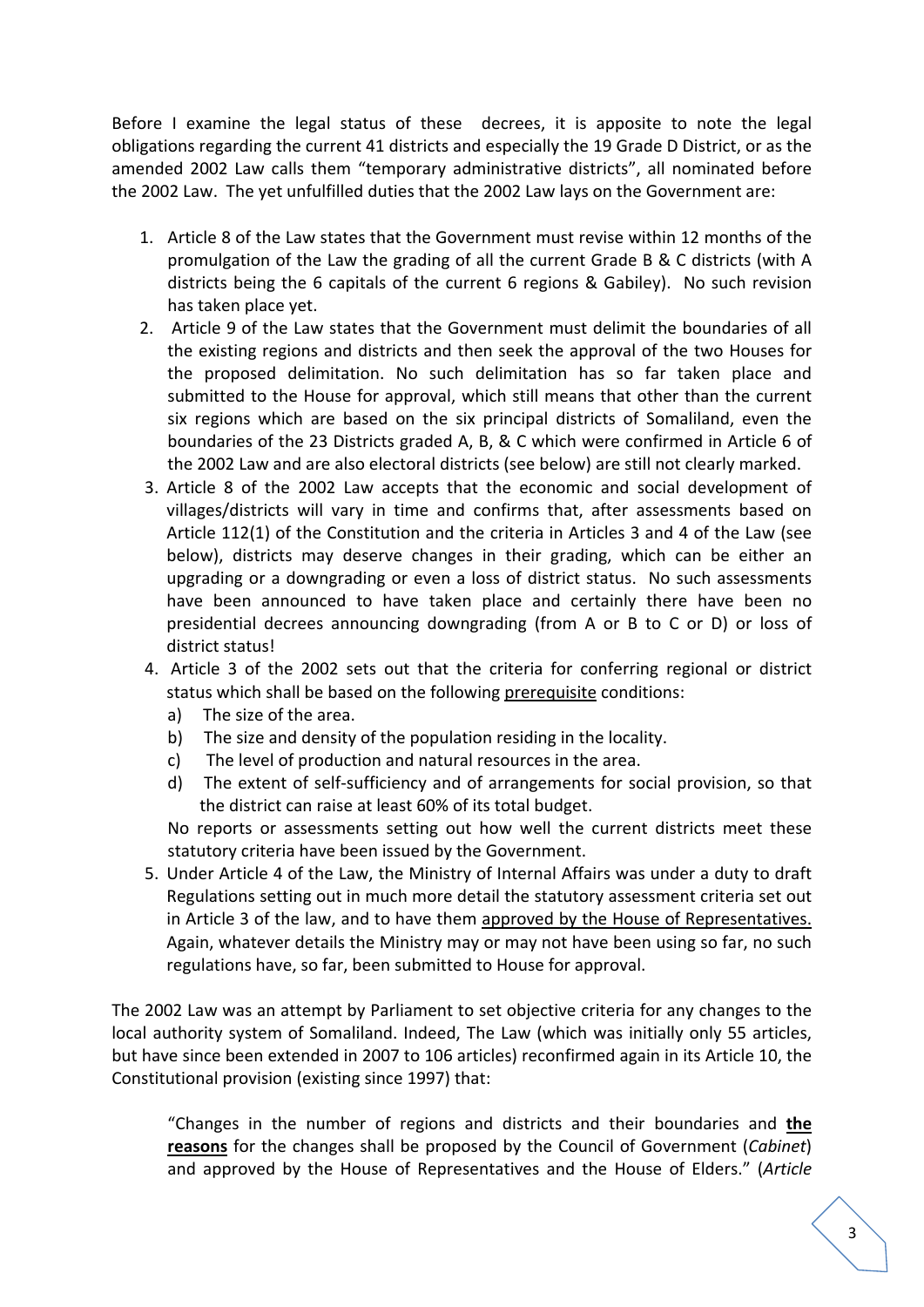*109(3) which was previously Article 141(3) of the 1997 Interim Constitution uses identical wording*).

## **President Rayale's 16 decrees**

So, why are President Rayale's 16 decrees likely to be unconstitutional and unlawful? In short:

- 1. For a start, the 16 Decrees issued by President Rayale on 23 March 2008 do not even mention that, at best, they can only amount to being "proposals". On the contrary, they actually purport to "appoint" or create new districts and regions. Nothing in the Constitution or the relevant laws gives a power to the President to create by decree new regions or districts.
- 2. Secondly, even if these decrees were meant to be "proposals" to be submitted to the Houses, they do not meet the above constitutional provision in that there were no reasons whatsoever included in each decree as to why the change in each case was being made.
- 3. Thirdly, there are clear and unequivocal constitutional and legal provisions which set out the procedures and criteria for creating new regions or districts, and none of them involves the issue of a presidential decree before the assessments on the basis of the criteria under Article 3 of the 2002 Law are completed, the reasoned proposals are put to both Houses and parliamentary approval (on a simple majority of each House) is given.
- 4. Fourthly, as these constitutional and legal procedures lay clear duties on the government to undertake the assessments before the status of any district may be changed, a presidential decree which purports to announce the end result of the assessment process prejudges the whole issue and is thereby unlawful.
- 5. Finally, the president has thereby arrogated to himself powers which he cannot implement by decree.

There is a half hearted reference in the Decrees to the assessments to be carried out under Article 3 of the 2002 Law. This was reported as being a Circular instruction to the Minister of the Internal Affairs and confirms, sadly that the necessary assessments under Article 3 has as yet not been undertaken. But wait a minute – aren't these the very conditions that the districts/regions must first fulfil before they are appointed to their status? If it is the case that they have, as yet, not been assessed as fulfilling these essential criteria, then the decrees are not even proposals but can sadly only been seen as instructions to the Minister to "make it so" or are these cheering Somalilanders going to be told at later date (after the elections?) that their region/district did not fulfil the Article 3 criteria? *Perhaps jeers after the elections are not that damaging when contrasted to the benefits that might accrue from the cheers before the elections!*

The decrees have been taken by the public and the media as being legal and final and akin to the presidential decrees which appoint ministers, who immediately take office, even if the names of them some of them may or may not, at some later date, be submitted to the House of Representatives for confirmation. The difference, however, is that in ministerial appointments the Constitution gives the President the power to "appoint" and remove such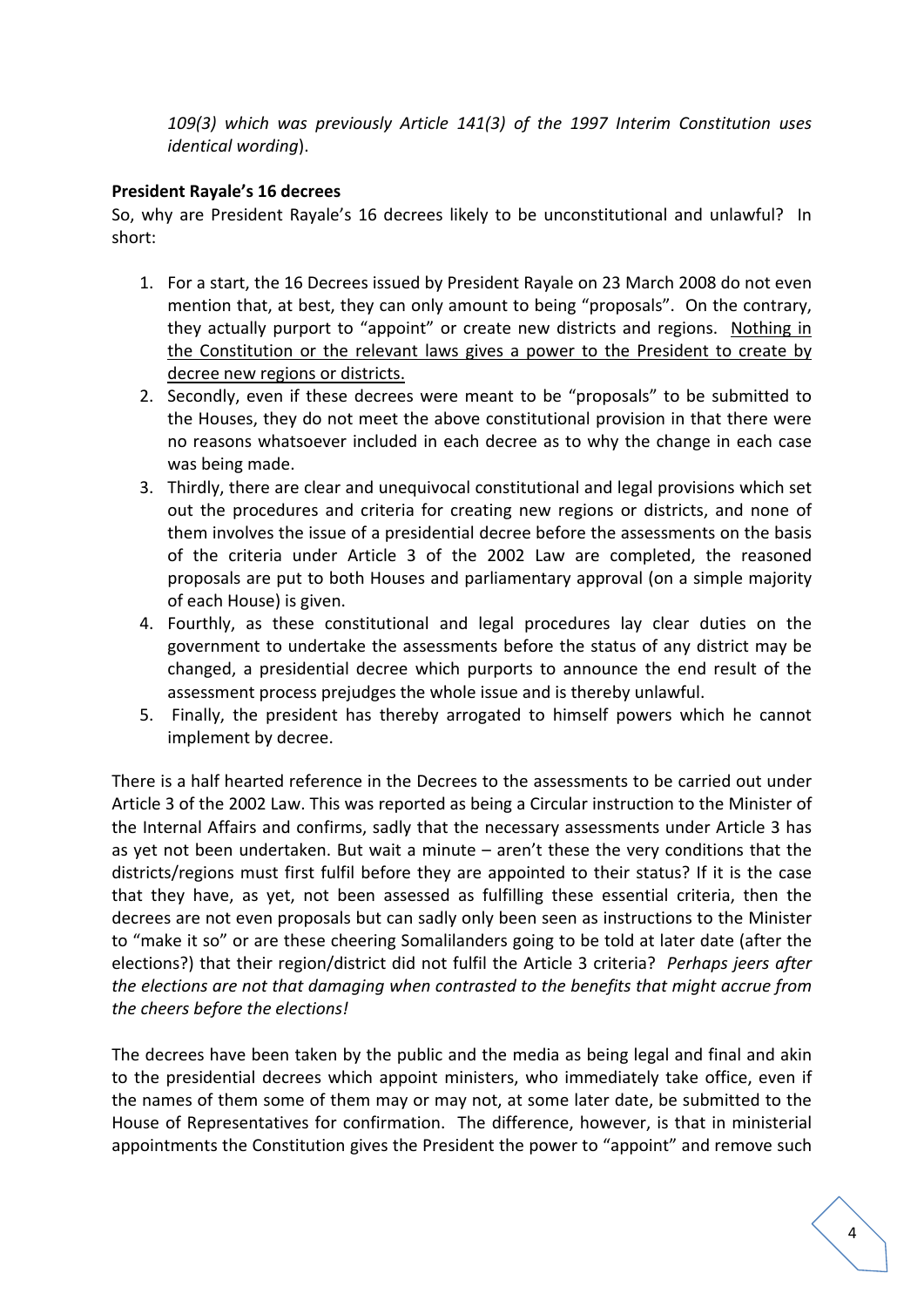appointees<sup>10</sup>, in the first place. In contrast, the power of the Government, with respect to changes in regional/district status is specifically designated as being that of a proposal by the Government<sup>11</sup> (and, incidentally, not the President) and not that of an appointment, and, furthermore, that proposal can only be "reasoned" and these reasons are the assessments under the 2002 Law which have to be undertaken prior to the proposal.

## **Electoral Regions & Districts**

The only other condition in the 22 decrees to the effect that the announced appointments will not affect the forthcoming local elections is correct in law, but, perhaps, misleading as the opposition parties are busy calculating the benefits that may accrue to the President's party from the announcements. Articles 17 & 18 of the 2001 Local District Council & Presidential Elections Law simply state that each district and region shall have an electoral office and the Law also sets out the number of Councillors for each district, depending on its grading A to  $D^{12}$ . Article 7 of the 2002 Regions & Districts Law stated that the residents of the 19 Grade D districts will vote for the districts councils which they previously came under and the amended Article 7 reiterates that these districts will have their own councils only after their borders are delimited, their status is assessed and the two Houses have approved their status (Article 7(4)). This was, in my view, a clear acceptance as any that the way these districts were appointed before the 2002 Law was not the right way round and that the situation needed to be regularised. One may then ask what the point was of adding another 16 new "non-districts" to the existing 19 "temporary administrative districts"!

Regardless of what President Rayale's decrees say about these new districts and regions, the Electoral Commission cannot take note of them at all until the 2002 Law is amended. We are clearly storing trouble for us, though, because the House of Representatives' current relatively large "constituencies" under our proportional representation system is still based on the six existing regions (Article 12 of the 2005 Election Law). With the largest region getting 20 seats and smallest 10 seats, it took us years and reversion back to the 1960 Somaliland parliamentary seat allocation to agree on the allocation of the 82 seats. If the two Houses ever approve of the doubling of the number of the regions, the debate about the allocation of seats is likely to be much more controversial and more clan based than even the last one was. Perhaps, as we have already ended up with a category of "temporary districts" since 2002, will we be having also "temporary regions" for the next decade?

## **What next?**

2. Grade A Districts 21 members

4. Grade C Districts 13 members

<sup>&</sup>lt;sup>10</sup> Article 94(2) of the Constitution.

<sup>&</sup>lt;sup>11</sup> This incidentally includes the Council of Ministers, and hence the Minister of Internal Affairs.<br><sup>12</sup> Article 4 of the 2001 Presidential and Local Council Elections Law (and Article 25 of the 2002 law) state that the number of the members of the district councils to be elected for each district which shall be based on their grading as follows<sup>12</sup>:

<sup>1.</sup> The Capital City, Hargeisa 25 members

<sup>3.</sup> Grade B Districts **17 members** 

<sup>5.</sup> Grade D Districts (No elections yet) 9 members